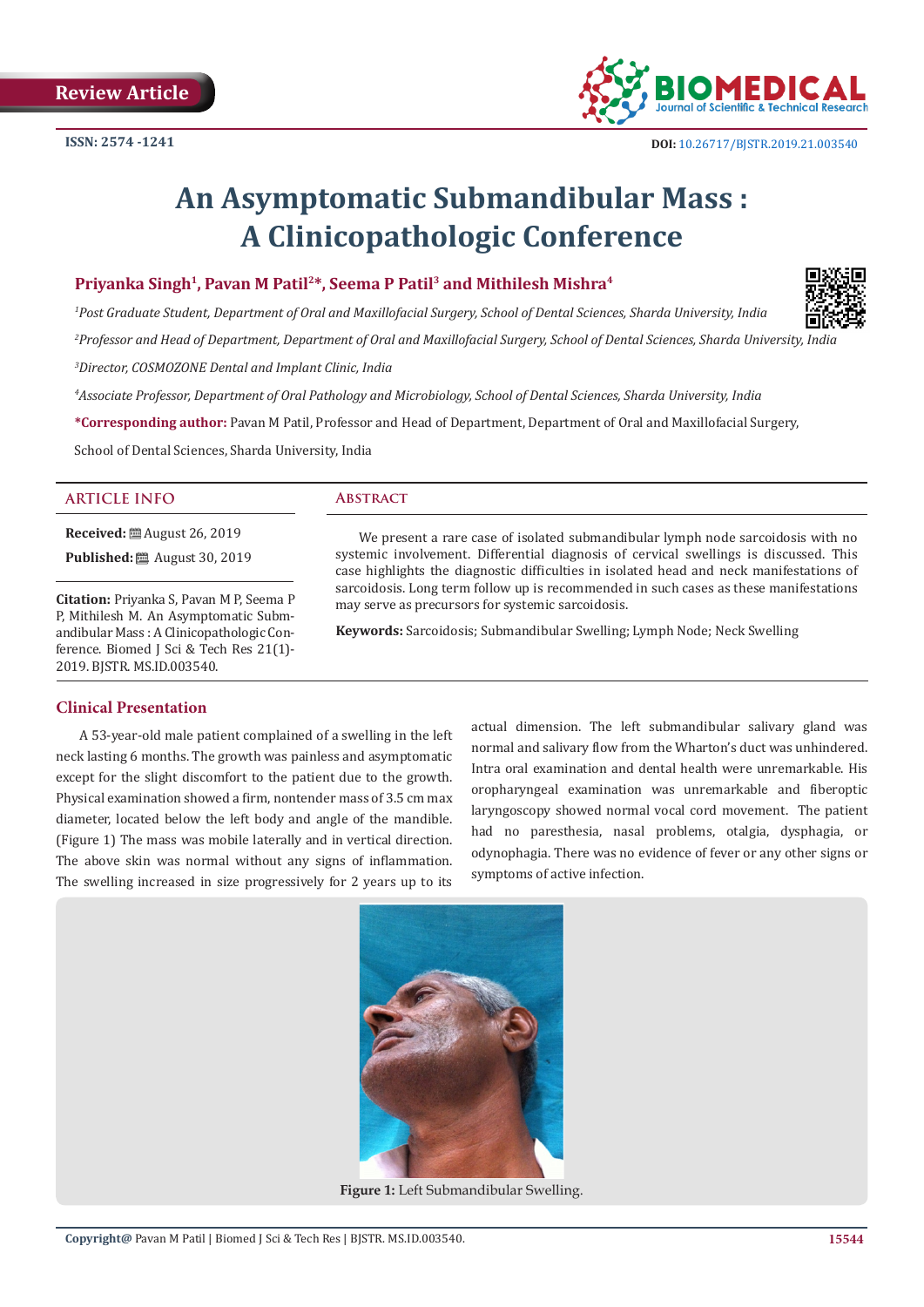Neurologic examination did not evidence cranial nerve deficits. There was no lymphadenopathy elsewhere in the neck or body. The chest x-ray, electrocardiogram, and pulmonary and thyroid function tests were all within normal limits. Medical history was unremarkable. He complained of fatigue, 3kg weight loss and night sweats. He had no history of prolonged cough, difficulty in breathing, fever or joint pains. Laboratory findings disclosed the following: erythrocyte sedimentation rate (ESR): 50 mm/h, C-reactive protein: 14 mg/l, haemoglobin: 9.1 g/dl, normal counts of red blood cells, white blood cells and platelets. Other routine biochemical tests, including glycaemia, renal and liver tests, vitamin B12 and folic acid blood levels, as well as blood and urinary protein electrophoresis were normal. Blood cultures, urinalysis, as well as bacterial (Mycobacterium tuberculae, Mycoplasma pneumoniae,

Chlamydia pneumoniae, Brucella), viral (cytomegalovirus, human papilloma virus, Epstein–Barr virus, human immunodeficiency virus), fungi (Candida) and Toxoplasma gondii serologies were negative. Auto-antibody screening also yielded negative results for: rheumatoid factors, anti-nuclear and anti-neutrophil cytoplasmic antibodies, anti-endomysium and anti-transglutaminase antibodies protein immune electrophoresis, were normal. Mantoux test was negative.

Ultrasonography of the submandibular region was ordered which showed a normal submandibular gland and enlarged submandibular lymph node measuring 3.55 x 1.62 cm. (Figure 2) A contrast enhanced CT scan evaluation showed a well-defined homogenous mass in the left submandibular area without vascular uptake. (Figure 3) FNAC of the mass proved inconclusive.



**Figure 2:** Ultrasonography showing an enlarged lymph node and a normal submandibular salivary gland.



**Figure 3:** Contrast enhanced CT scan showing a well-defined homogenous mass in the left submandibular area without vascular uptake.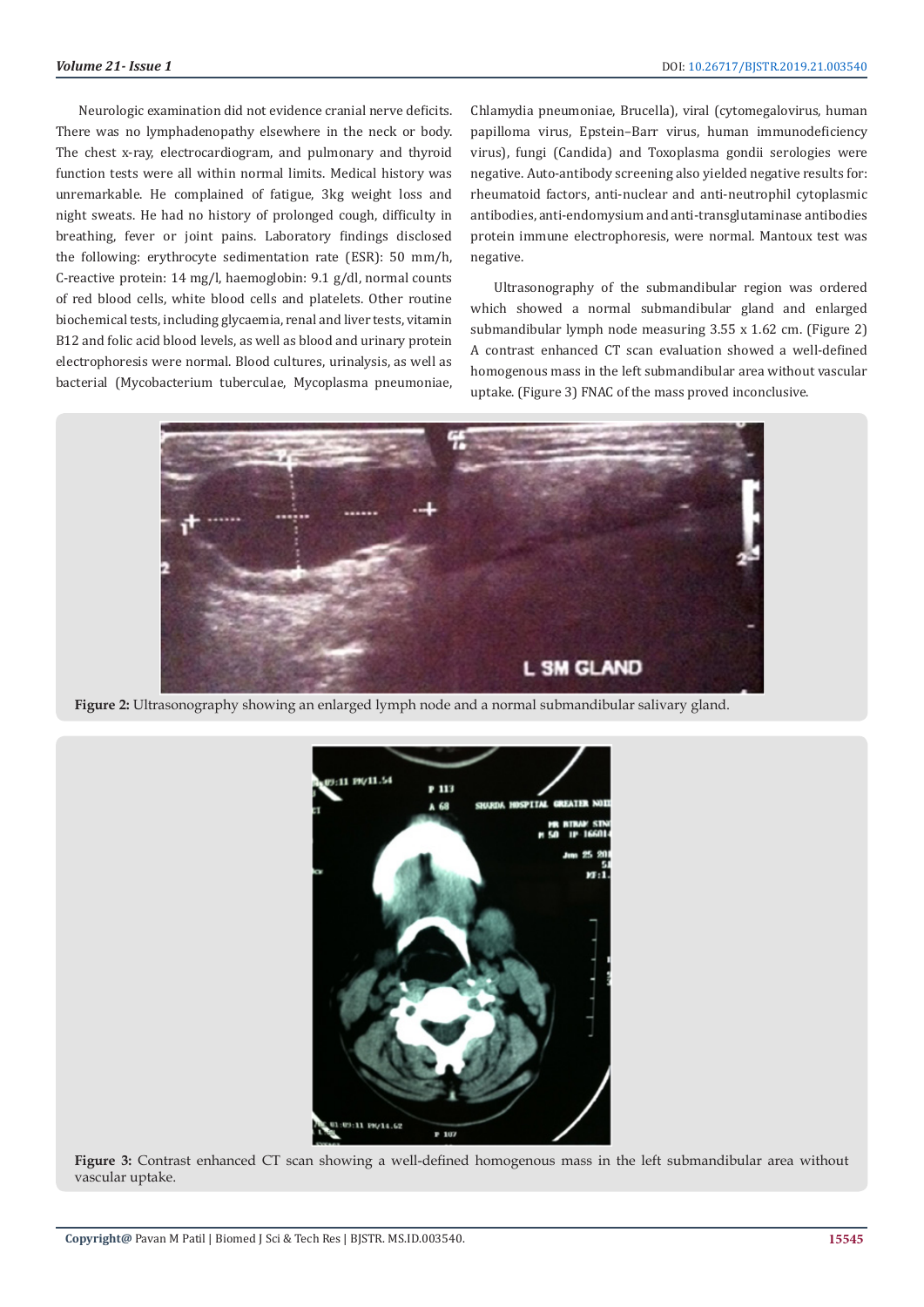#### **Differential Diagnosis**

Lateral neck masses can be attributed to several lesions of various origins. Differential diagnosis should include neoplastic (benign and malignant), vascular, infectious, and developmental processes. Inflammatory lesions are submandibular lymphadenitis, tuberculous lymphadenitis, infectious mononucleosis and abscesses. Lymphadenitis is commonly caused by a local infection. Rarely, swollen lymph glands can be due to reactions to certain drugs, glycogen storage diseases, Kawasaki disease, sarcoidosis and certain forms of arthritis [1]. Tuberculous lymphadenitis is increasing in frequency in the Indian subcontinent and is associated with symptoms like cough, unintentional weight loss, fatigue, fever, night sweats, chills and loss of appetite. Infectious mononucleosis or "kissing disease" is an infectious, widespread viral disease caused by the Epstein–Barr virus (EBV), one type of herpes virus, against which over 90% of adults are likely to have acquired immunity by the age of 40. [2] Symptoms include sore throat, fever and fatigue, headache, abdominal pain, nausea and vomiting.

Lymphadenopathy commonly involves the posterior cervical group of lymph nodes and atypical lymphocytes are observed in the peripheral blood. Abscesses are fluctuant, tender masses with an appropriate clinical history and, on non-contrast-enhanced CT, possess low density centrally with ill-defined margins [3]. In this patient, absence of an identifiable cause, lack of symptoms and normality of the white blood count can exclude the inflammatory or infective origin. Vascular lesions in the lateral region of the neck are mainly carotid aneurysms, congenital or acquired arteriovenous fistulas, and vascular malformations such as haemangioma. Submandibular aneurysms arise from the internal carotid artery and are rare pulsatile masses in elderly adults [4]. Acquired arteriovenous fistula, such as a carotid-jugular shunt, may result from a penetrating vascular trauma and produces a bruit and a typical thrill [5]. Vascular malformations such as haemangiomas may sometimes be present at birth and become clinically obvious in late infancy or childhood [6]. Haemangioma is identified by its red or bluish colour. In this case the vascular lesions can be excluded, even before ultrasound examination, because the mass is not pulsatile and does not show a bruit. Neoplastic processes in this region include cervical metastases, enlarging lymph nodes from any form of leukaemia and lymphoma, salivary gland tumours, neck paragangliomas, nerve sheath tumors' such as schwannoma and neurilemmoma, and rare entities such as the extra cranial meningioma, hemangiopericytoma, lymph, and vascular sarcomas. Cervical metastases can most commonly found in adults with primaries in the thyroid, laryngo-oropharyngeal area and breast [7]. If metastatic carcinoma is diagnosed, the search for the primary site must be carried out. If no primary site is identified, a neck dissection still can be an effective treatment.

Cervical lymph node enlargement is found most commonly in Hodgkin's lymphoma and in localized leukaemia. In these cases, nontender and firm nodes may grow rapidly and there is a

generalized disease. Leukaemia patients are affected with frequent infections, fever and chills, anaemia, easy bleeding or bruising, swollen and bleeding gums, weakness and fatigue, weight loss, night sweats, bone or joint pain [8]. Patients with Hodgkin's Lymphoma present with fever, night sweats, itchy skin and unexplained weight loss [9]. Salivary gland tumours, such as pleomorphic adenoma and mucoepidermoid carcinoma, are unlikely because of the indolent clinical course and the fact that the mass lacked continuity with the submandibular gland [10]. Neural sheath tumours like schwannoma [11] or neurilemmomas are usually found in women between 30 and 60 years of age, however, males could be affected in any age group.

The parapharyngeal neurilemmomas [12] arise from the last 4 cranial nerves and the cervical sympathetic chain. They generally present as single, sessile, or firm, rubbery, circumscribed nodules in the lateral neck. Pain or paresthesia may be present due to the nodes compressing the nerve of origin or adjacent nerves. Facial palsy, dizziness, loss of hearing, cough, dyspnoea and tongue impairment may be observed in these cases. Neural sheath tumours present on contrast-CT scan as vascular enhancement that is less intense generally than enhancement of glomus tumours. Lymphosarcoma is a rapidly growing tumor with multiple gland enlargement and fatal progression, not frequent in adults [13]. Leiomyosarcoma, originating from the tunica media of blood vessels or pluripotential mesenchymal cells, is a clinically aggressive tumour and carries a poor prognosis [14 ].Regional lymph node involvement in similar tumours arising in the oral cavity occurs only in 15% of the cases. Distant metastasis is reported more frequently. The slow growing nature of the mass, absence of fixity and cranial nerve involvement, lack of intracranial extension on CT scan and no lymphadenopathy, together with normal oropharyngeal examination, fibre-optic laryngoscopy and normal peripheral blood examination rule out the possibility of a malignant lesion.

Developmental causes can include branchial cleft (lymphoepithelial) cyst, thyroglossal duct cyst, plunging ranula, cavernous lymphangioma, intramuscular haemangioma and cystic hygroma [15]. These cystic-type lesions are typically fluctuant, freely mobile, soft and easily compressible. The clinical examination results and the fact that it occurred in an elderly man exclude such a possibility in the present case.

#### **Diagnosis**

Excision of the mass was performed under general anesthesia. (Figures 4 & 5) It was non adherent to the submandibular gland. Histological examination of the specimen showed numerous noncaseating epithelioid granulomas that consisted of histiocytes and Langhans or foreign body multinucleated giant cells. (Figure 6) Cultures of the biopsy specimens were negative for mycobacterium species and fungi; polymerase chain reaction for Mycobacterium tuberculosis complex further proved negative. Tuberculin skin test was negative; further microbiological studies (Ziehl–Neelsen stain and cultures) in sputum and urine products were also negative for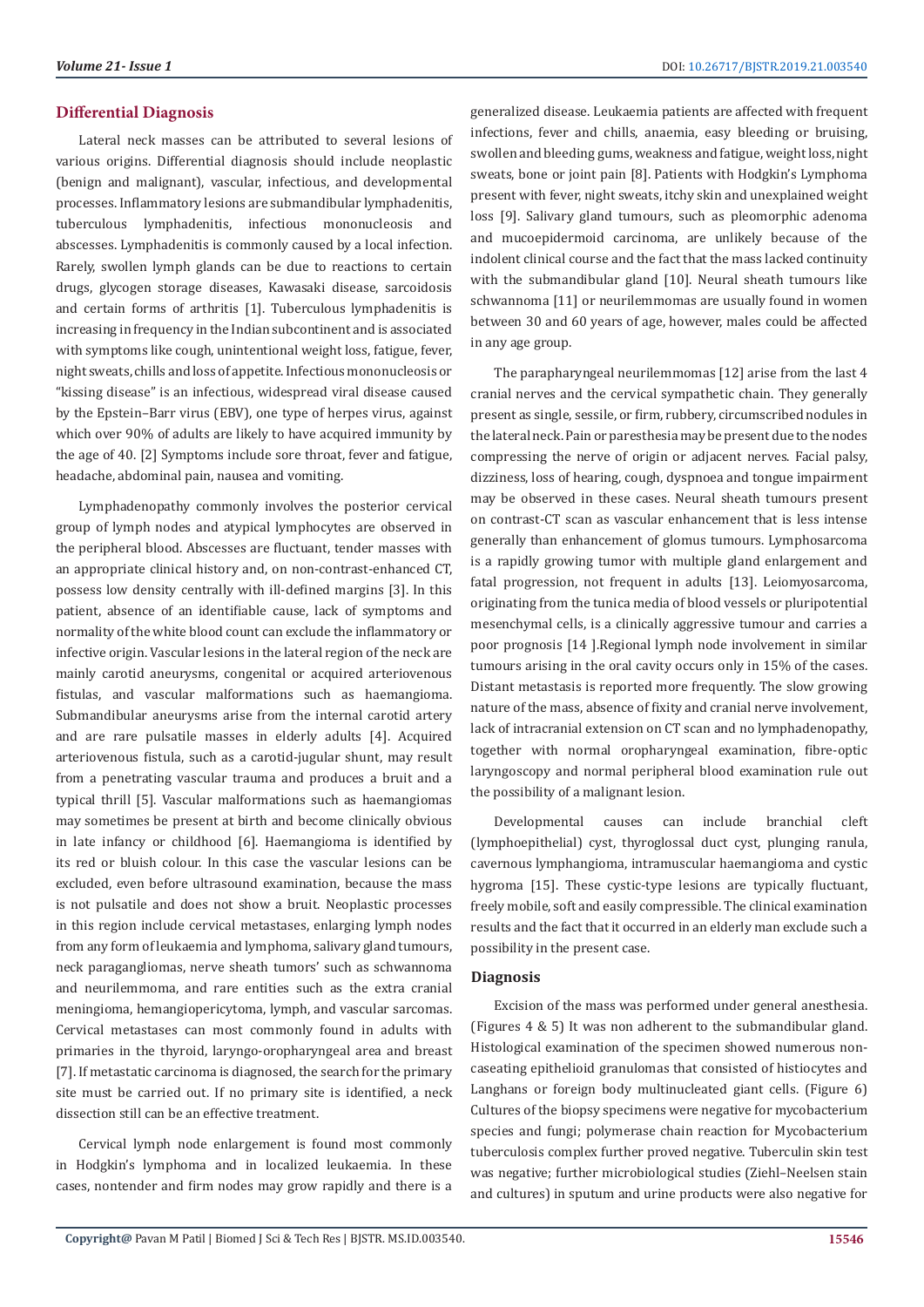acid-fast bacilli. Chest and abdominal CT scans were normal. Urine output and urine analysis were normal. There was an elevation of serum angiotensin-converting enzyme: 77 IU/l (18-55 U/L), serum calcium 16.83 mEq/L (9-11 mEq/L) and 24-hrs urine calcium

600 mg (<180). His ophthalmic examination was unremarkable. Based on these findings a definitive diagnosis of sarcoidosis was established.

![](_page_3_Picture_4.jpeg)

**Figure 4:** Surgical exposure of the mass showing a large lymph node free of the submandibular gland and a small adjacent lymph node.

![](_page_3_Picture_6.jpeg)

**Figure 5:** Excised Mass.

![](_page_3_Picture_8.jpeg)

**Figure 6:** H & E Stain, 40x, showing numerous non caseating epithelioid granulomas consisting of histiocytes and langhans or foreign body giant cells.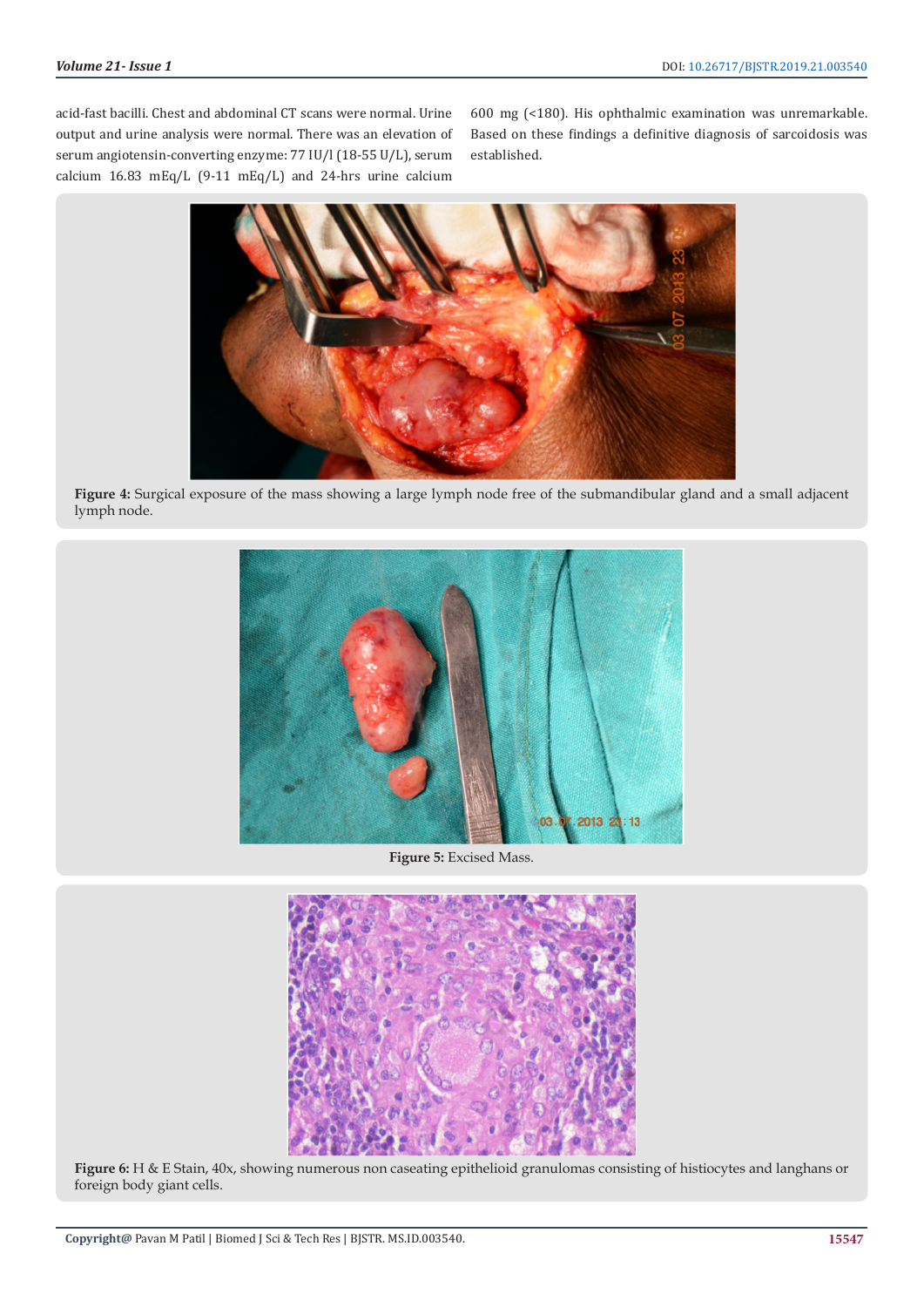#### **Management**

After consultation with the physician, he was prescribed 20 mg prednisolone per day for 3 months on account of hypercalcemia and hypercalciuria. He was advised to avoid daylight exposure, decrease calcium intake and adequately hydrate himself. At 3 months, repeat multisystem examination and CT scan of the thorax and abdomen were performed. There was no evidence of disease presence. Serum calcium levels had returned to normal and there was no hypercalciuria. The corticosteroid dose was subsequently tapered over a month and finally stopped. He remains disease free 2 years after cessation of steroid therapy. He was advised a periodic follow up every 3 months thereafter.

#### **Discussion**

Sarcoidosis is a rare chronic granulomatous disease of unknown aetiology that primarily affects individuals between 30 and 50 years of age [16]. It is usually characterized by the presence of noncaseating, granulomatous, epithelioid tissue at the sites affected with involvement of lymphoid tissue [17]. Sarcoidosis confined to lymph nodes, salivary glands and other tissue in the head and neck is uncommon (30%) and usually indicative of a more generalized systemic process [16,18]. Within the differential diagnosis of isolated masses associated with the head and neck, sarcoidosis is indeed rare. Sarcoidosis is a systematic disease usually involving pulmonary findings. Extra pulmonary involvement including skin, liver, eyes, lymph nodes, spleen, central nervous system, muscles and bones is common [18].

The most common head and neck manifestation of sarcoidosis is cervical lymphadenopathy [19]. However, the presentation of sarcoidal granuloma in cervical lymph nodes without typical manifestations of systemic sarcoidosis poses a diagnostic difficulty. The diagnosis of sarcoidosis is established when clinical features are supported by histopathological evidence of typical non-caseating epithelioid granulomas and other laboratory tests. Corticosteroid therapy is the first line proven treatment in this condition [17]. Corticosteroids act mainly by repression of inflammatory genes including interferon-gamma (IFN-γ) and tumour necrosis factor (TNF)-alpha that are important cytokines in the development of the sarcoid granuloma [20]. A number of additional inflammatory cytokines that are involved in granuloma formation and maintenance are responsive to the anti-inflammatory properties of corticosteroids [20]. In general, asymptomatic sarcoidosis should not be treated [21]. However, there are some exceptions to the premise of avoiding treatment of asymptomatic sarcoidosis. The pathological lesion of sarcoidosis is the granuloma that contains antigen-presenting cells (APCs) such as macrophages.

These APCs contain the enzyme, 1-alpha hydroxylase, which hydroxylates 25-hydroxy vitamin D to 1, 25-dihydroxy vitamin D, the active form of the vitamin that can lead to hypercalciuria, hypercalcemia, nephrolithiasis, and renal insufficiency [22]. Mild hypercalcemia that causes no symptoms should be treated, although, often, the serum calcium will return to the normal range with adequate hydration and avoidance of a high-calcium diet. Some authors suggest surgical excision for treatment of oral soft tissue, cervical lymph nodes or jaws lesions [23,24]. In the present case, the excisional biopsy also served as the definitive surgical treatment for the lesion. Sarcoidal granuloma in lymph nodes may be a precursor of systemic sarcoidosis, even in the absence of pulmonary or other systemic involvement; and regular follow-up is recommended in such cases.

#### **Conclusion**

Oral lesions may be the first or the only sign of sarcoidosis in an otherwise healthy patient. Oral involvement of the disease is very rare. Prognosis of sarcoidosis depends upon the mode of onset, initial clinical course, host characteristics and extent of disease. In patients with oral lesions as the first and only manifestation of the disease, it is important to enforce a periodic follow up in order to evaluate the disease course.

#### **Declaration**

Ethical clearance: IRB clearance obtained

Funding Source: Self funded.

#### **References**

- 1. [Ertas U, Tozoglu S, Uyanik MH \(2006\) Submandibular tuberculous](https://www.ncbi.nlm.nih.gov/pubmed/17055918) [lymphadenitis after endodontic treatment of the mandibular first](https://www.ncbi.nlm.nih.gov/pubmed/17055918) [premolar tooth: report of a case. J Endod 32\(11\): 1107-1109.](https://www.ncbi.nlm.nih.gov/pubmed/17055918)
- 2. [Kojima M, Nakamura S, Sugihara S, Sakata N, Masawa N \(2002\) Lymph](https://www.ncbi.nlm.nih.gov/pubmed/12232580) [node infarction associated with infectious mononucleosis: report of](https://www.ncbi.nlm.nih.gov/pubmed/12232580) [a case resembling lymph node infarction associated with malignant](https://www.ncbi.nlm.nih.gov/pubmed/12232580) [lymphoma. Int J Surg Pathol 10\(3\): 223-226.](https://www.ncbi.nlm.nih.gov/pubmed/12232580)
- 3. [Boscolo Rizzo P, Da Mosto MC \(2009\) Submandibular space infection: a](https://www.ncbi.nlm.nih.gov/pubmed/18952475) [potentially lethal infection. Int J Infect Dis 13\(3\): 327-333.](https://www.ncbi.nlm.nih.gov/pubmed/18952475)
- 4. [Raymond J, Metcalf SA, Robledo O, Gevry G, Roy D, et al. \(2004\)](http://www.ajnr.org/content/25/8/1387) [Lingual Artery Bifurcation Aneurysms for Training and Evaluation of](http://www.ajnr.org/content/25/8/1387) [Neurovascular Devices. AJNR 25\(8\): 1387-1390.](http://www.ajnr.org/content/25/8/1387)
- 5. [Ezemba N, Ekpe EE, Ezike HA, Anyanwu CH \(2006\) Traumatic Common](https://www.ncbi.nlm.nih.gov/pmc/articles/PMC1413591/) [Carotid–Jugular Fistula. Tex Heart Inst J 33\(1\): 81-83.](https://www.ncbi.nlm.nih.gov/pmc/articles/PMC1413591/)
- 6. [Cho JH, Nam IC, Park JO, Kim MS, Sun DI \(2012\) Clinical and radiologic](https://www.ncbi.nlm.nih.gov/pubmed/22777461) [features of submandibular triangle haemangioma. J Craniofac Surg](https://www.ncbi.nlm.nih.gov/pubmed/22777461) [23\(4\): 1067-1070.](https://www.ncbi.nlm.nih.gov/pubmed/22777461)
- 7. [Kupferman ME, Patterson M, Mandel SJ, LiVolsi V, Weber RS \(2004\)](https://www.ncbi.nlm.nih.gov/pubmed/15262763) [Patterns of lateral neck metastasis in papillary thyroid carcinoma. Arch](https://www.ncbi.nlm.nih.gov/pubmed/15262763) [Otolaryngol Head Neck Surg 130\(7\): 857-860.](https://www.ncbi.nlm.nih.gov/pubmed/15262763)
- 8. Billström R, Ahlgren T, Béká[ssy AN, Malm C, Olofsson T, et al. \(2002\)](https://www.ncbi.nlm.nih.gov/pubmed/12221668) [Acute myeloid leukemia with inv\(16\)\(p13q22\): involvement of cervical](https://www.ncbi.nlm.nih.gov/pubmed/12221668) [lymph nodes and tonsils is common and may be a negative prognostic](https://www.ncbi.nlm.nih.gov/pubmed/12221668) [sign. Am J Hematol 71\(1\): 15-19.](https://www.ncbi.nlm.nih.gov/pubmed/12221668)
- 9. [Asai S, Miyachi H, Kawakami C, Kubota M, Kato Y, et al. \(2001\) Infiltration](https://www.ncbi.nlm.nih.gov/pubmed/11443635) [of cervical lymph nodes by B- and T-cell non-Hodgkin's lymphoma and](https://www.ncbi.nlm.nih.gov/pubmed/11443635) [Hodgkin's lymphoma: preliminary ultrasonic findings. Am J Hematol](https://www.ncbi.nlm.nih.gov/pubmed/11443635) [67\(4\): 234-239.](https://www.ncbi.nlm.nih.gov/pubmed/11443635)
- 10. [Speight PM, Barrett AW \(2002\) Salivary gland tumours. Oral Dis 8\(5\):](https://www.ncbi.nlm.nih.gov/pubmed/12363107) [229-240.](https://www.ncbi.nlm.nih.gov/pubmed/12363107)
- 11. [Sato J, Himi T, Matsui T \(2001\) Parasympathetic schwannoma of the](https://www.ncbi.nlm.nih.gov/pubmed/11489378) [submandibular gland. Auris Nasus Larynx 28\(3\): 283-285.](https://www.ncbi.nlm.nih.gov/pubmed/11489378)